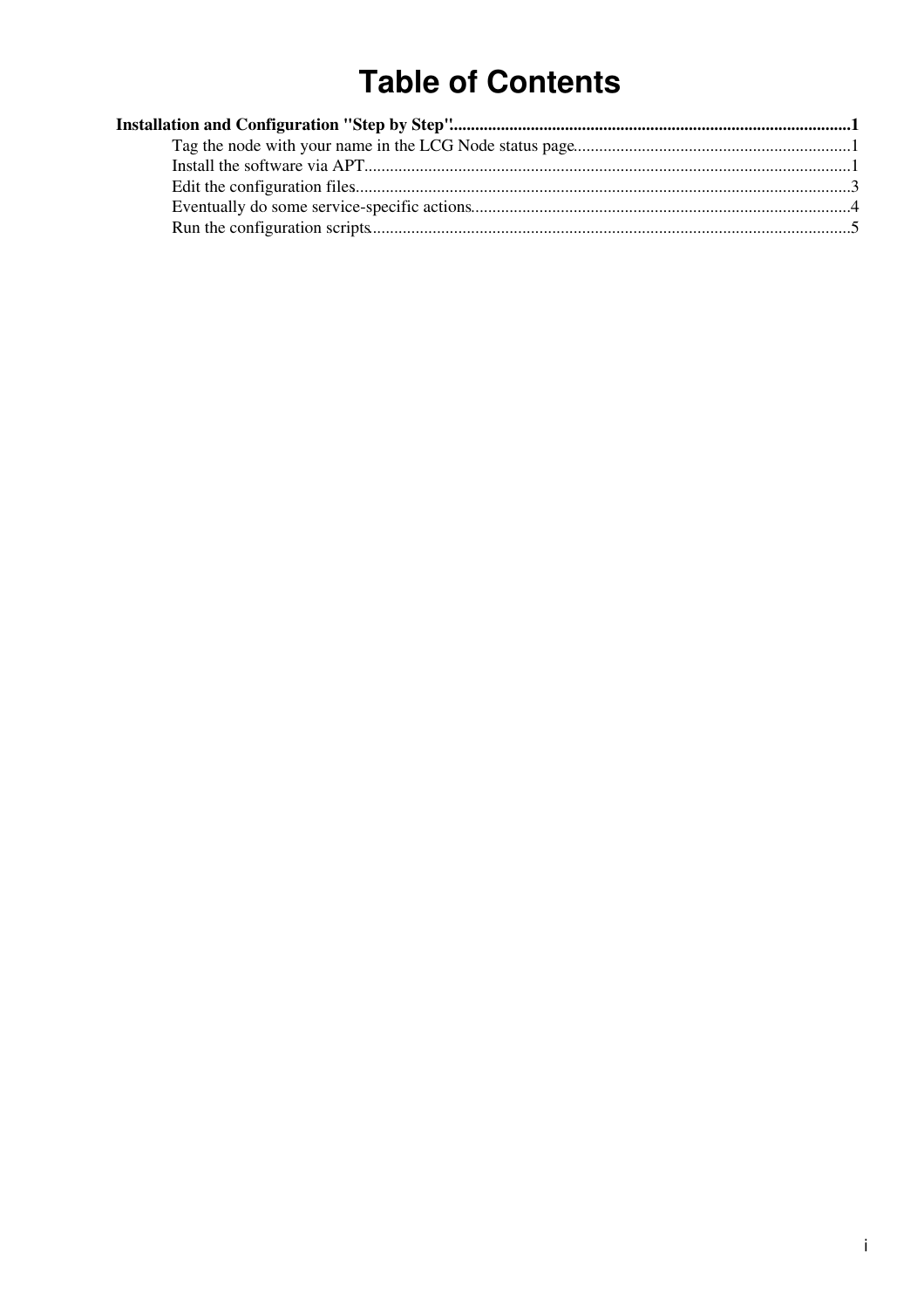## <span id="page-1-0"></span>**Installation and Configuration "Step by Step"**

### <span id="page-1-1"></span>**Tag the node with your name in the LCG Node status page**

Before you start any procedure on a node you have to inform your collegues for your intention. This can be done trough [CERN LCG Node Status page](https://lcg-nodes-status.cern.ch:8282/cgi-bin/nodes-status.cgi?details=on&order=host&admin_view=all&cluster_view=gLite+Cert)  $\mathbb{Z}$ .

First of all you have to select from the combobox **Cluster** the cluster in which participate your node. In above link is preselected cluster **gLite Cert**. All comboboxes on the first line of CERN LCG Node Status page can be used for different selections of available nodes. So, to get nodes conforming to your conditions stated in comboboxes you have to push button **Send**. After that CERN LCG Node Status page will be updated and will contain only selected nodes.

The next step is to inform that you get administration on certain node. CERN LCG Node Status page displays a table containing for each node a row describing the node. First column **commands** contains three buttons. First button permits you to edit all other six fields. Wheh you push this button a new dialog page is opened. It contains current data of the other six fields. First field contains the node's name - **do not edit it!**. (It will be better to prevent this field from editing.) Second field is a combobox containing names of all persons who have permitions to be administrators - select your name. If your name is not here refer to administrators to update the site. Third field describes LCFG. It corresponds to column **note** and can have values **SERVICE**, **CERT1**, **CERT2**, **CERT3** or **free**. The last means that node is free for installation. (This field can be combobox.) In field **Alias:** (fourth field) you have to put the system version which is istalled. Its value can be **gLite 1.3** or **free**. This field contains information about hardware problems in the node. (It will be better to have some standards for this field.) The field **Function:** describes the function of the node in terms of the system described in field **alias**. The last field **Cluster:** is a combobox which describe to which cluster node belongs. Some additional information can be put in the right side edit pane. This information is not visible at CERN LCG Node Status page. You can read information put here by pressing the third button in column **commands**.

Usually, you have to upgrade a node or install from scratch. In these cases you have to update only information about system version and set administrator's name.

To update information about the node you have to press button **Update**. If you don't want to do that - press **Cancel**. Do not use button **Delete** - it deletes information about the node.

Second button in column **commands** will display detailed information about the node.

Before to start any service installation read careffuly the section Installation Pre-requisites for it in [gLite](http://glite.web.cern.ch/glite/packages/R1.3/R20050805/doc/installation_guide.html) Instillation Guide $\vec{r}$ .

### <span id="page-1-2"></span>**Install the software via APT**

First you have log on the machine. This have to be done with:

> ssh -2 -l root lxbXXXX.cern.ch

where *XXXX* is the number of your machine.

What problems can you have at this time? Your access to the machine as root user is rejected. It happens because the installation script has not been run since you have been registered as root user on this machine. You will have root access as soon as someone will upgrade or install some service on this node. And this is valid for all nodes, so you have to wait. More precisely, your certificate has not put on the machine. [For more](https://twiki.cern.ch/twiki/bin/view/LCG/ToStart#LogTo) [details on how to obtain access to machines in the certification testbed.](https://twiki.cern.ch/twiki/bin/view/LCG/ToStart#LogTo)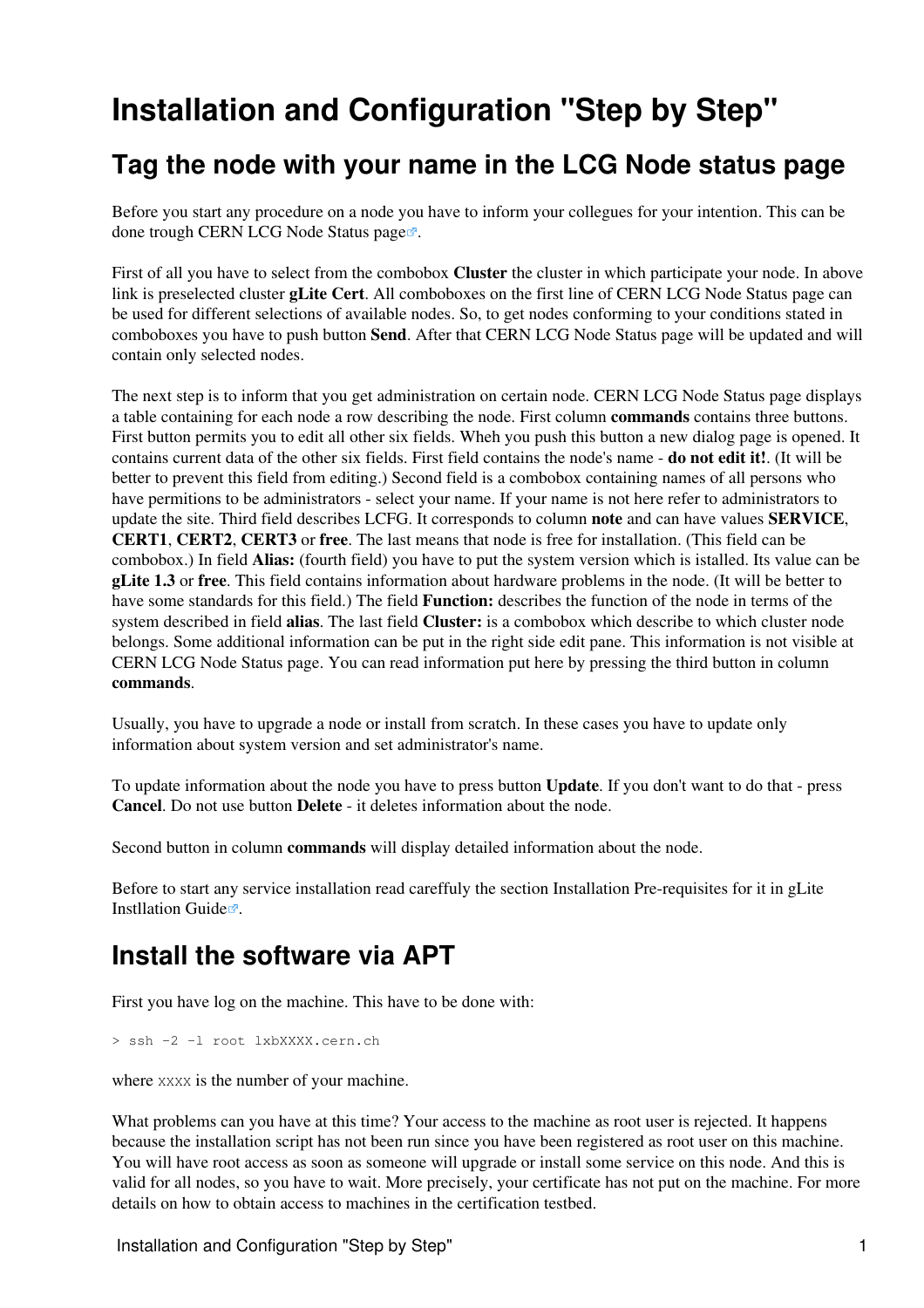#### InstallStepByStep < LCG < TWiki

Check that apt is installed (usually it is):

> rmp -qa | grep apt

If it is not installed you can do that using Scientific Linux repository:

```
> rmp -ivh
http://linuxsoft.cern.ch/cern/slc30X/i386/SL/RPMS/apt-0.5.15cnc6-.SL.cern.i386.rmp
```
This is for Pentium/Athlon/Xeon architecture. If your node has different operating system version or architecture check the site:

<http://linuxsoft.cern.ch/>

for corresponding directories.

Next is to edit the apt configuration file:

> vi /etc/apt/sources.list.d/glite.list

Insert the line you find in:

https://lcg-nodes-status.cern.ch:8282/cgi-bin/nodes-status.cgi?action=edit&host=lxb2040&details=on&cluster\_view=g

e.g.

```
rpm http://lxb2040.cern.ch/APT_REP glite/i386/1.4 externals Release1.4 SA1
```
#### Run apt commands:

> apt-get update

> apt-get upgrade

The last command will upgrade the apt and all not-up-to-date packages installed on your system. Then proceed with the module you selected to install:

|  | > apt-get install glite-ce-config                            |
|--|--------------------------------------------------------------|
|  | > apt-get install glite-data-metadata-catalog-config         |
|  | > apt-get install glite-data-single-catalog-config           |
|  | > apt-get install glite-data-single-catalog-oracle-config    |
|  | > apt-get install glite-data-transfer-agents-oracle-config   |
|  | > apt-get install glite-file-transfer-service-oracle-config  |
|  | > apt-get install glite-file-transfer-service-client-config  |
|  | > apt-get install glite-file-placement-service-oracle-config |
|  | > apt-get install glite-io-client-config                     |
|  | > apt-get install glite-io-server-config                     |
|  | > apt-get install glite-lb-config                            |

#### Install the software via APT 2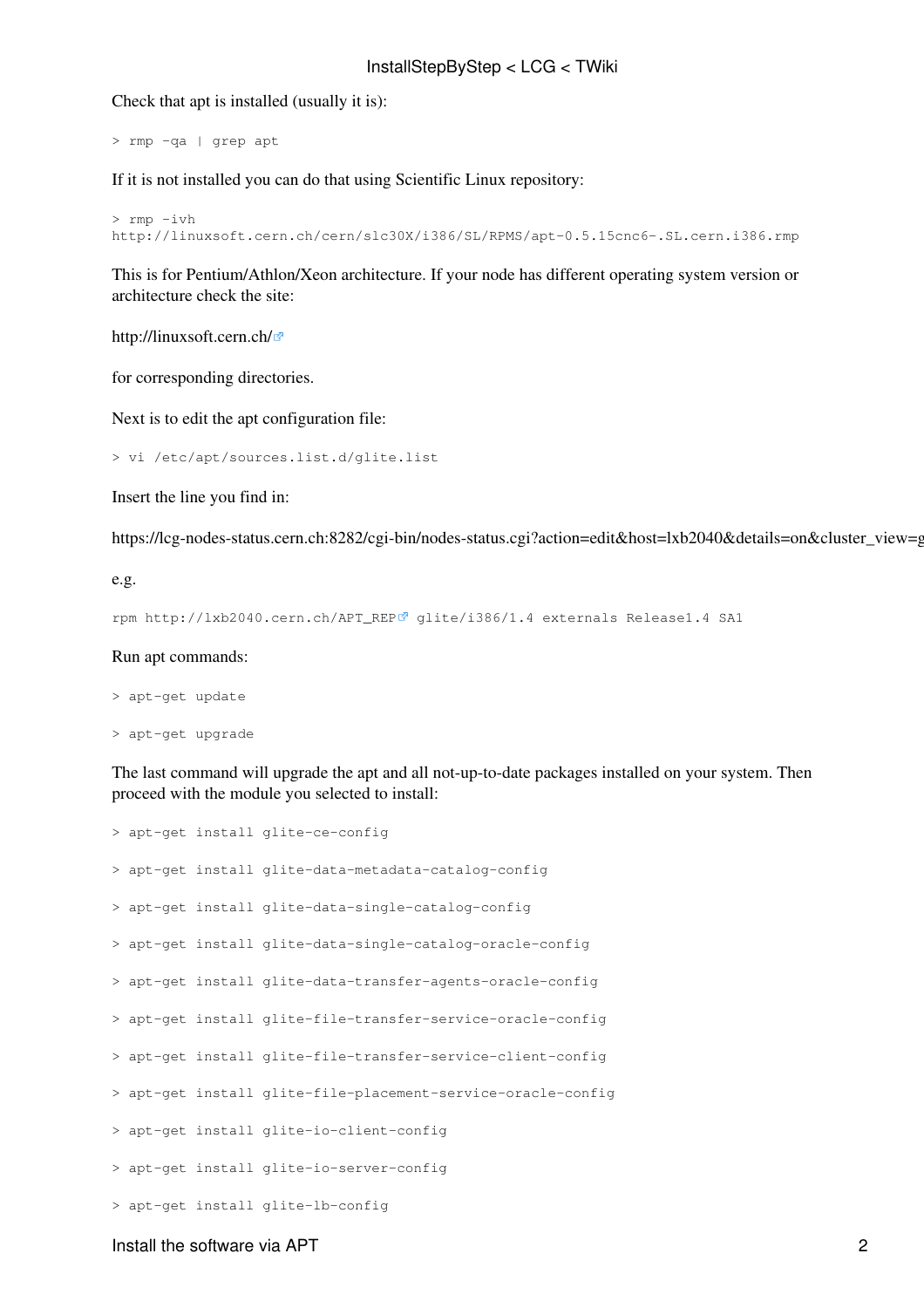#### InstallStepByStep < LCG < TWiki

```
> apt-get install glite-rgma-client-config
```
- > apt-get install glite-rgma-gin-config
- > apt-get install glite-rgma-server-config
- > apt-get install glite-rgma-servicetool-config
- > apt-get install glite-security-utils-config
- > apt-get install glite-security-voms-config
- > apt-get install glite-service-discovery-config
- > apt-get install glite-torque-client-config
- > apt-get install glite-torque-server-config
- > apt-get install glite-ui-config
- > apt-get install glite-voms-server-config
- > apt-get install glite-wms-config
- > apt-get install glite-wn-config

APT downloads automatically all required dependencies.

The command:

> apt-get check

verifies that there are no broken dependencies.

### <span id="page-3-0"></span>**Edit the configuration files**

First of all make a copy of configuration files from directory:

http://egee-middleware-certification.web.cern.ch/egee-middleware-certification/certification/live

Create for them a backup directory (if someone has not yet done that):

```
http://egee-middleware-certification.web.cern.ch/egee-middleware-certification/certification/live
```
In practice, we configure nodes in above mentioned global directory and redirect local node configuration files to that global directory. In the next step we redirect local configuration file to global one. Change to the configuration directory of the node:

> cd /opt/glite/etc/config

Copy the configuration file glite-global.cfg.xml from the templates directory:

> cp templates/glite-global.cfg.xml .

Change the value attribute of element site.config.url to:

http://egee-middleware-certification.web.cern.ch/egee-middleware-certification/certification/live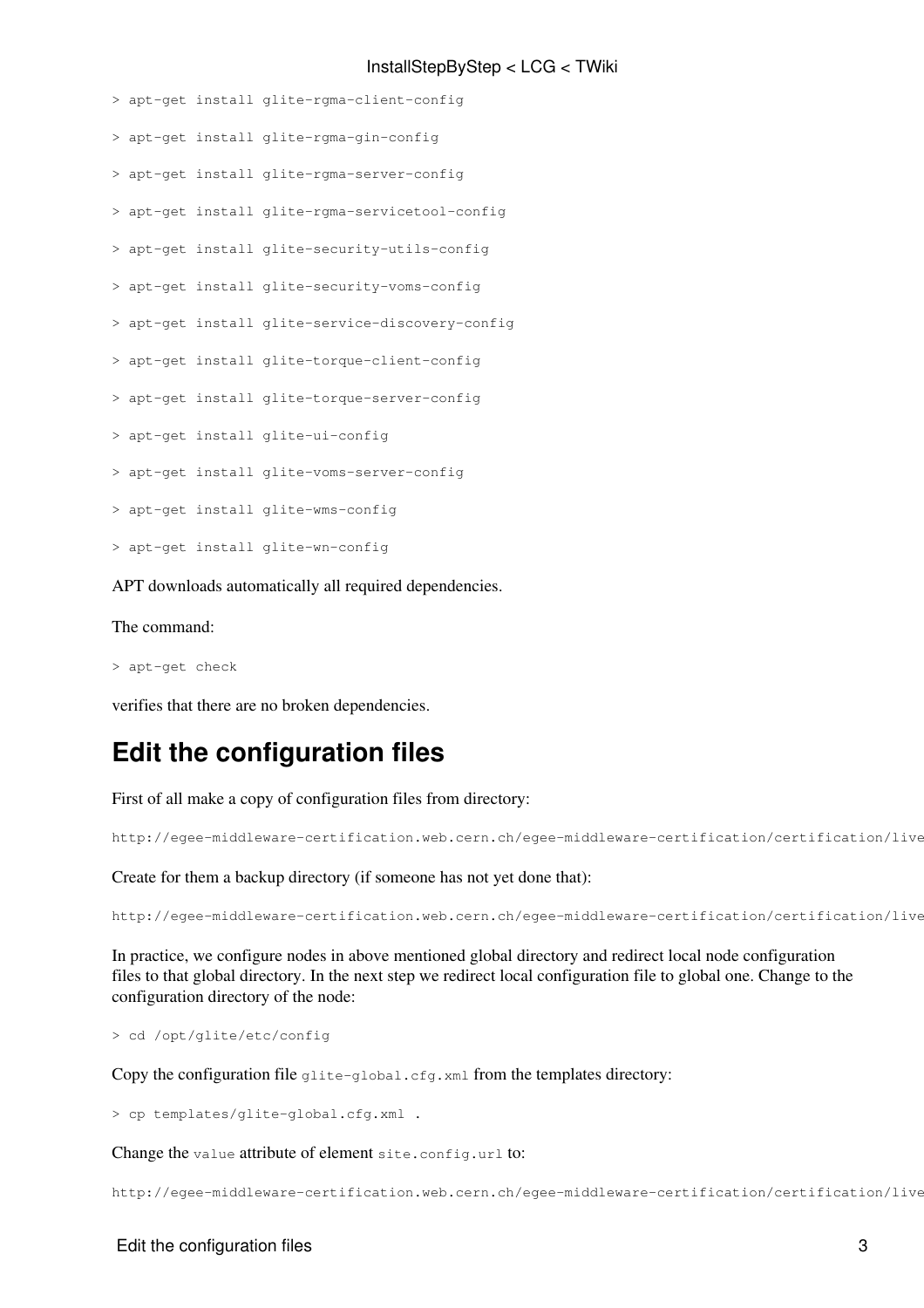As result, you will have:

```
<!-- Site configuration URL-->
<site.config.url
  description="The URL of the Site Configuration file for this node.
    The values defined in the Site Configuration file are applied first
     and are be overriden by values specified in the local configuration
     files. Leave this parameter empty or remove it to use local configuration
    only."
 value="http://eqee-middleware-certification.web.cern.ch/eqee-middleware-certification/certifica
```
#### It is a good practice when you edit global configuration files to use your own copies. For example, instead of:

http://egee-middleware-certification.web.cern.ch/egee-middleware-certification/certification/live

I use:

```
http://egee-middleware-certification.web.cern.ch/egee-middleware-certification/certification/live
```
but this means that all configuration files referenced by that file which you edit have to have copies prefixed by your name. This convention is applied to prevent lost of information during concurent edit in global configuration files. For example, if you install unique node like RGMA Server, there is no need to create your own copies of configuration files referenced by the node. If it is possible to clash with someone create your own copies of all files referenced by your node which you edit. Your node element has to be configured in CERT-global-1.3.xml with node element.

So, in global configuration files referenced by your node element you have to put values for all attributes which have as value "changeme". In practice, new configuration files are to some extend compatible with old ones, in sense, that some new elements may be added to new configuration files or some changes may occur in new ones. For that use old configuration files adding and/or changing old element attributes. For that purpose careffuly read Installation Guide to find out what is new in this version and is there are any change in attribute value meanings.

When you finish configuration files editing check are they XML valid files. Simply open them in XML-enabled browser. This procedure is very important because error detection of configuration scripts is very bad.

### <span id="page-4-0"></span>**Eventually do some service-specific actions**

Pre-requisites are:

- Common statement: *These installation instructions are based on the RPMS distribution of gLite. It is also assumed that the target server platform is Red Hat Linux 3.0 or any binary compatible distribution, such as Scientific Linux or CentOS. Whenever a package needed by gLite is not distributed as part of gLite itself, it is assumed it can be found in the list of RPMS of the original OS distribution.*
- Security Settings
- Java JRE/JDK
- BD-II
- Resource Management System
- Oracle Instant Client
- Oracle Database Configuration

Read Installation Pre-requisities section of the service from gLite Instillation Guide<sup>n</sup> for more details.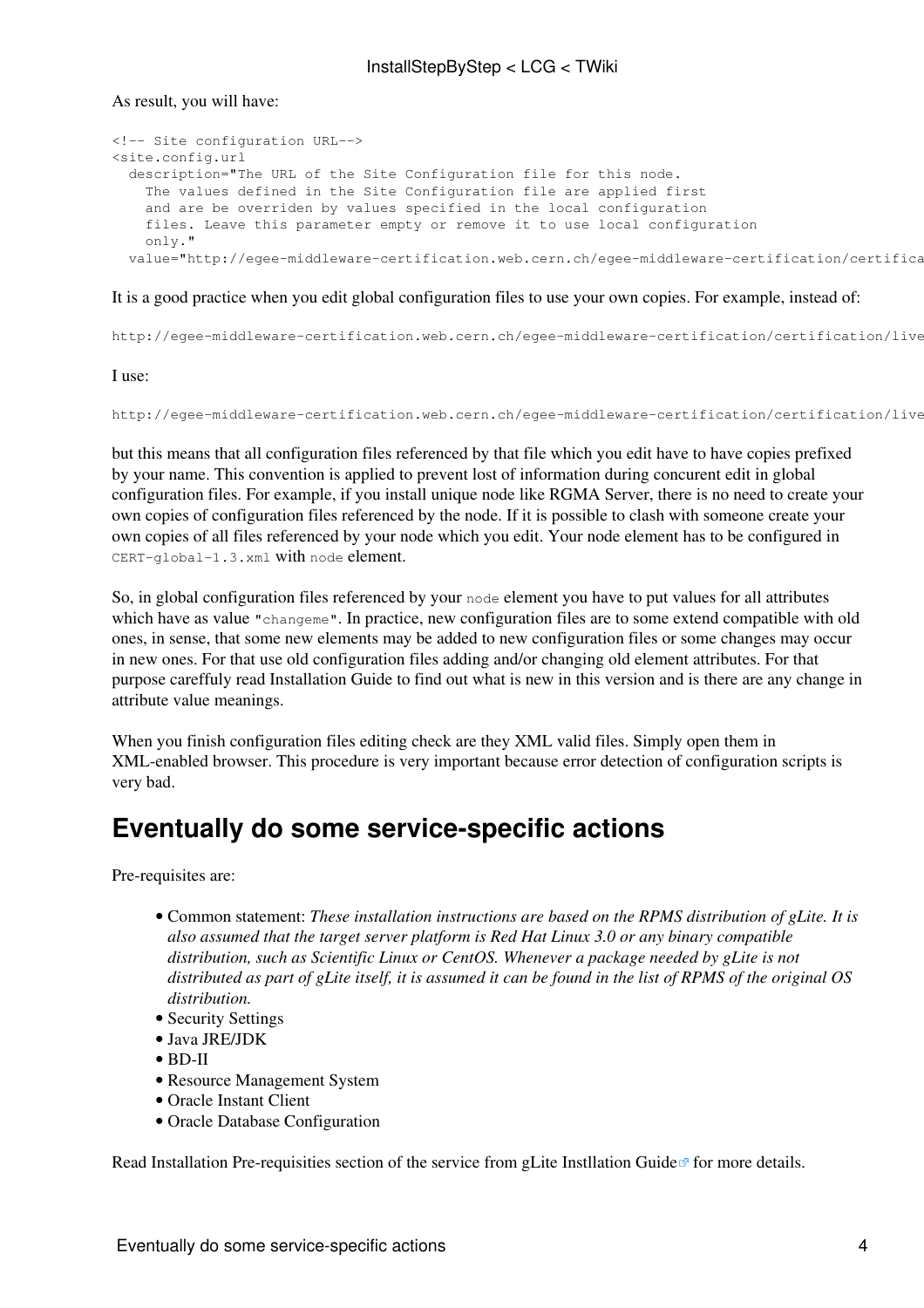## <span id="page-5-0"></span>**Run the configuration scripts**

Change to directory:

> cd /opt/glite/etc/config/scripts

All configuration scripts are installed in this directory. The scripts are written in python and follow a naming convention. Each file is called:

```
glite-<service>-config.py
```
where  $\langle$ service> is the name of the service they can configure.

In addition, the same scripts directory contains the gLite Installer library (gLiteInstallerLib.py) and a number of helper scripts used to configure various applications required by the gLite services (globus.py, mysql.py, tomcat.py, etc).

The gLite Installer library and the helper scripts are contained in the glite-config RPM. All service scripts are contained in the respective glite-<service>-config RPM.

All scripts have a number of command line switches to perform different actions. The usage instructions can be printed on screen with the command:

> ./glite-<service>-config.py --help

The configuration steps for all services and clients, except the User Interface, are executed by running the command:

> ./glite-<service>-config.py --configure

The services and daemons are started and stopped with:

> ./glite-<service>-config.py --start

> ./glite-<service>-config.py --stop

The status of the services and daemons can be verified with:

> ./glite-<service>-config.py --status

The status switch causes a few status lines to be printed on screen and return 0 if all services are running and 1 if at least one service is not running.

Individual scripts may have additional options.

The User Interface script does not have a --configure switch. Running the command

> ./glite-ui-config.py

by itself configures the user interface and its various clients and tools.

List of all scripts:

• glite-rgma-server-config.py • glite-rgma-client-config.py

• glite-rgma-servicetool-config.py